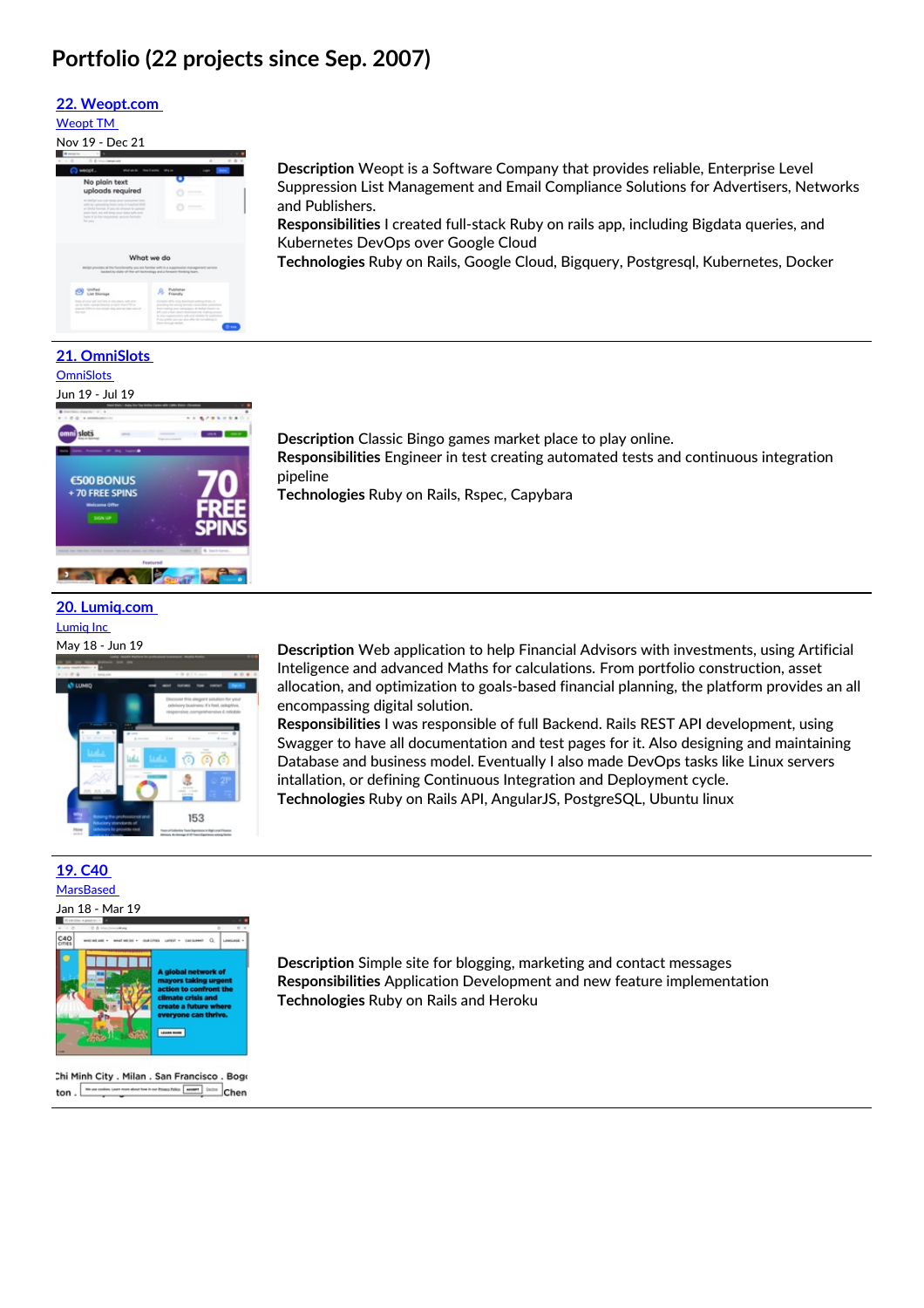# **18. [ResumeBuild](https://resumebuild.com/) [MarsBased](https://marsbased.com/)** Sep 17 - Jul 18 **IMPRESSIVE RESUMES**<br>EASY ONLINE BUILDER

 $\bullet$  $\bullet$  $\bullet$ 

**Description** Professional out-of-the-box resumes, instantly generated by the most advanced resume builder technology available. Effortless crafting. Real-time preview & pre-written resume examples. Dozens of HR-approved resume templates. **Responsibilities** Full stack Ruby on Rails Developer with a remote team of 4 Developers **Technologies** javascript, heroku, linux, devops, git, rspec, test-driven-development, postgresql-programming, ruby-on-rails

### **17. [NexHealth](https://www.nexhealth.com/)**

[NexHealth,](https://nexhealth.com) Inc.



**16. [Crowdini](https://staging.crowdini.com/)** [Crowdini](file:///projects)



Feb 17 - Jun 19

**Description** NexHealth is a patient relationship suite for your healthcare practice. We help you maintain patient relationships with seamless, digital tech that improves retention, simplifies office work, and enhances your brand. **Responsibilities** Backend Development **Technologies** Ruby on Rails, PostgreSQL, Docker

**Description** Daily Question about Sports **Responsibilities** Ruby on Rails Developer, and Devops tasks **Technologies** Ruby on Rails, CoffeeScript, Linux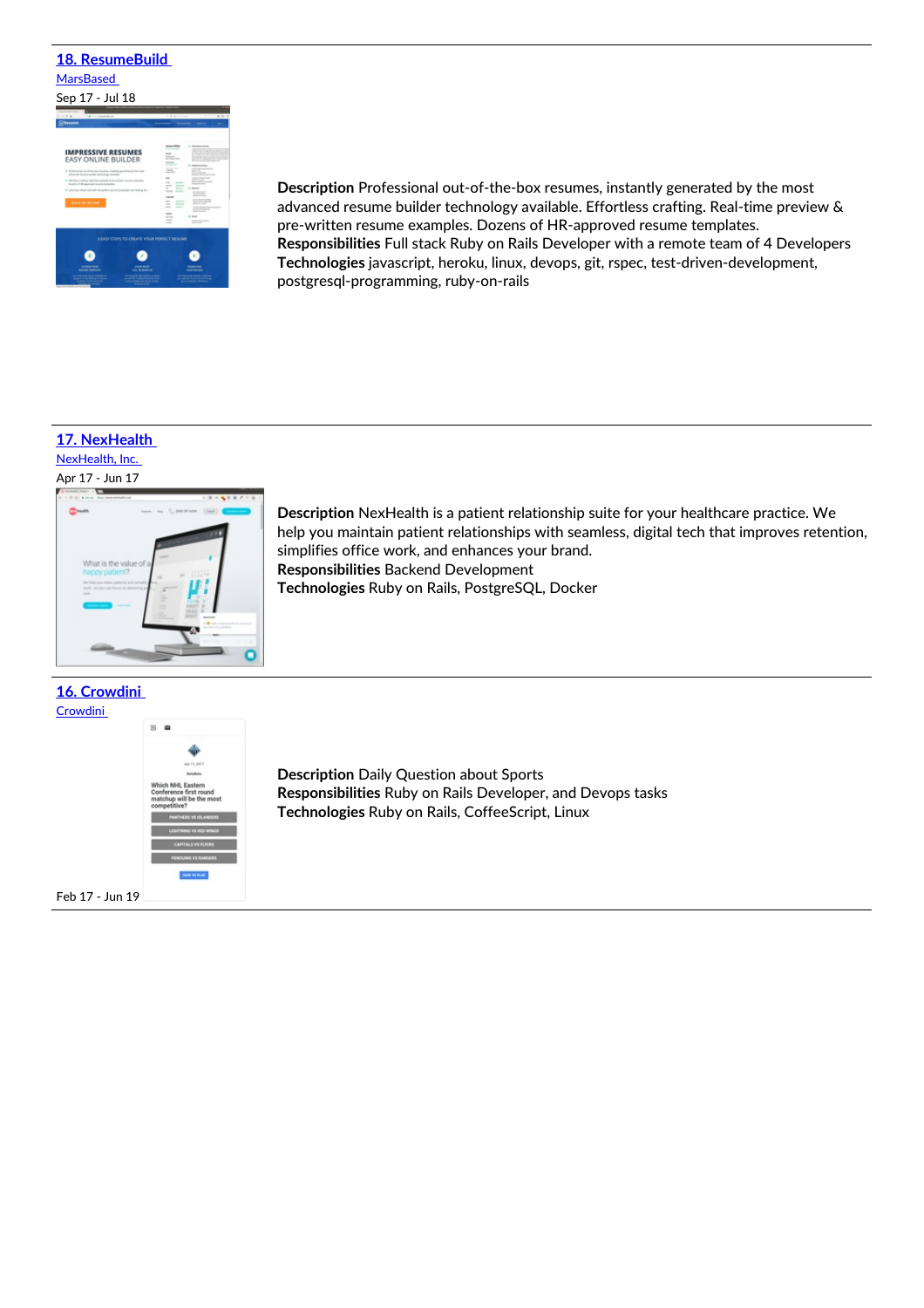### **15. [Wohhup.com](http://www.wohhup.com/)** Made In [Alpha](https://www.madeinalpha.com/)

Nov 16 - Apr 17



**Description** Front Web Application for a Building Company. I was the Ruby on Rails Lead Developer of a team of 4 Developers. Also made DevOps tasks like Server installation and CI configuration.

**Responsibilities** Lead Developer, DevOps **Technologies** Ruby on Rails, CoffeeScript, Haml, Linux scripting

### **14. [Accounts](https://api.accounts.staging.vysk.com/)**



**13. [DevOps](https://supermarket.chef.io/cookbooks/prun-cfg) Tools**

#### [Lebrijo](https://lebrijo.com)

#### Nov 14 - Sep 16

|                                                                                                  | The grading Rock distribute a party 1, 21, 11 |                                                        |                                              |                                                    |
|--------------------------------------------------------------------------------------------------|-----------------------------------------------|--------------------------------------------------------|----------------------------------------------|----------------------------------------------------|
|                                                                                                  |                                               | <b>Polockey</b> Wareholm! Inclaim Tyll Bone Institutes |                                              | tech Entry                                         |
|                                                                                                  |                                               |                                                        |                                              |                                                    |
| @ AUTOMATED BULL/HEROATORY<br>jebrici prun                                                       |                                               | <b>STATISTICS</b>                                      | Further agencies<br>disclose and interiorate | Edelbank Freehoff, 7 streets audi-                 |
| Postpolitik + Parky + Ukoliky + Ngris (Inggerikal by Operation - Ond with - Superstand<br>180108 |                                               |                                                        |                                              |                                                    |
| Information                                                                                      | Declaritie                                    | <b>Build Details</b>                                   | Tage                                         | <b>Programlians</b>                                |
|                                                                                                  |                                               |                                                        |                                              | <b>BUTA IS IS FUR TO</b><br><b>B</b> service       |
|                                                                                                  |                                               |                                                        |                                              |                                                    |
|                                                                                                  |                                               |                                                        |                                              | <b>Build Details</b>                               |
|                                                                                                  |                                               |                                                        |                                              | No Source Propert Fage<br><b>A Secret Reserves</b> |
|                                                                                                  |                                               | PRUN server = PostgreSQL + Ruby + Ubuntu +             |                                              |                                                    |
| Nginx                                                                                            |                                               |                                                        |                                              |                                                    |
| Reported by Dearthlet + Chat add + Reported                                                      |                                               |                                                        |                                              |                                                    |
| Source: car                                                                                      |                                               |                                                        |                                              |                                                    |
| - Ukania 19 (9 LTD and Forspell/3), EO<br>$-$ Platte 8.1 (8)                                     |                                               |                                                        |                                              |                                                    |
| Starter Plust states or Plust in Businessen benganged                                            |                                               |                                                        |                                              |                                                    |
| <b>Don't in Days paints</b>                                                                      |                                               |                                                        |                                              |                                                    |
|                                                                                                  |                                               |                                                        |                                              |                                                    |

**12. [Prun-ops](https://github.com/jlebrijo/prun-ops)**

[Lebrijo](https://lebrijo.com)

| (L. Melledon)<br>or that do<br>$  -$<br>Abrah<br><b>Decision</b><br>Operations part for a Rada Sanatra.<br>partiest on Fab 19, 2021 . Cli Me constrain<br><b>O</b> Suite<br>4 WT Lores<br>the months was<br>di Asian<br>3 mm sp<br>di ruono<br>T plants App<br>W 4 brits | $P = 0$                                                                         | O & Insurational control can                                                         |              | $\alpha$                                                            |  |
|--------------------------------------------------------------------------------------------------------------------------------------------------------------------------------------------------------------------------------------------------------------------------|---------------------------------------------------------------------------------|--------------------------------------------------------------------------------------|--------------|---------------------------------------------------------------------|--|
|                                                                                                                                                                                                                                                                          |                                                                                 |                                                                                      |              |                                                                     |  |
|                                                                                                                                                                                                                                                                          | D. Bellefan, Seltak-Alpie, Tusse                                                |                                                                                      |              |                                                                     |  |
|                                                                                                                                                                                                                                                                          |                                                                                 | 11-Tells 12 lease. It Ashmarek. ID Allers. ID Property. ID Records. In Angles.       |              |                                                                     |  |
|                                                                                                                                                                                                                                                                          | Freeze - Filterol Grillings                                                     |                                                                                      |              |                                                                     |  |
|                                                                                                                                                                                                                                                                          | <b>Selectio</b> To constitutes data account                                     |                                                                                      |              |                                                                     |  |
|                                                                                                                                                                                                                                                                          | . .                                                                             | <b>Vienters del more</b>                                                             |              | <b><i><u><u><u><b>Rollenson</b></u></u></u></i></b><br>College more |  |
|                                                                                                                                                                                                                                                                          | D. Warren                                                                       | and is unreliant and artists<br>_____                                                |              |                                                                     |  |
|                                                                                                                                                                                                                                                                          | $7$ rely-sense.                                                                 | new tests also wone                                                                  |              |                                                                     |  |
|                                                                                                                                                                                                                                                                          |                                                                                 | Fox subsidiar fractures                                                              | I start ago  |                                                                     |  |
| It story are                                                                                                                                                                                                                                                             |                                                                                 | Fox career familians                                                                 |              |                                                                     |  |
| A prior's Auto                                                                                                                                                                                                                                                           | <b>All all ed</b> and                                                           | <b>Southern Committee</b>                                                            |              |                                                                     |  |
| it seems more                                                                                                                                                                                                                                                            | <b>Statute</b>                                                                  | Fed served Services                                                                  |              |                                                                     |  |
|                                                                                                                                                                                                                                                                          |                                                                                 | Carolina state State                                                                 | I shorts may | <b><i><u>Renkaline</u></i></b>                                      |  |
|                                                                                                                                                                                                                                                                          |                                                                                 |                                                                                      |              | the cardinal are and thereon                                        |  |
|                                                                                                                                                                                                                                                                          | PrunOps                                                                         |                                                                                      |              | Languages                                                           |  |
|                                                                                                                                                                                                                                                                          |                                                                                 | County of Treatment and manhemore Clearations in a Rate on Rate state attack network |              | a his control and state<br>an Mark Life                             |  |
|                                                                                                                                                                                                                                                                          | (1 mm)<br>(b) collection<br>n<br>$\mathbb{R}$<br>2 por en prince<br>1 60 ADM AV | <b>Contract Contract Contract</b>                                                    |              |                                                                     |  |
|                                                                                                                                                                                                                                                                          |                                                                                 |                                                                                      |              |                                                                     |  |
|                                                                                                                                                                                                                                                                          |                                                                                 |                                                                                      |              |                                                                     |  |
|                                                                                                                                                                                                                                                                          |                                                                                 |                                                                                      |              |                                                                     |  |
|                                                                                                                                                                                                                                                                          |                                                                                 |                                                                                      |              |                                                                     |  |
|                                                                                                                                                                                                                                                                          |                                                                                 |                                                                                      |              |                                                                     |  |

**Description** Accounts and subscription management for their cases users **Responsibilities** Developer, DevOps **Technologies** Ruby on Rails, AngularJS, Docker, Chef

**Description** Lebrijo infrastructure tools: Docker images, Chef recipes and Ruby gems to manage Rails application servers **Responsibilities** Open Source Developer **Technologies** Ruby, Docker, Chef, DigitalOcean, GCloud, AWS, .....

**Description** Ruby gem to cover all deployment and maintenace operations in a Rails Application server based in Capistrano **Responsibilities** Developer **Technologies** Git, Capistrano, SSH, Linux, Postgres, Javascript ....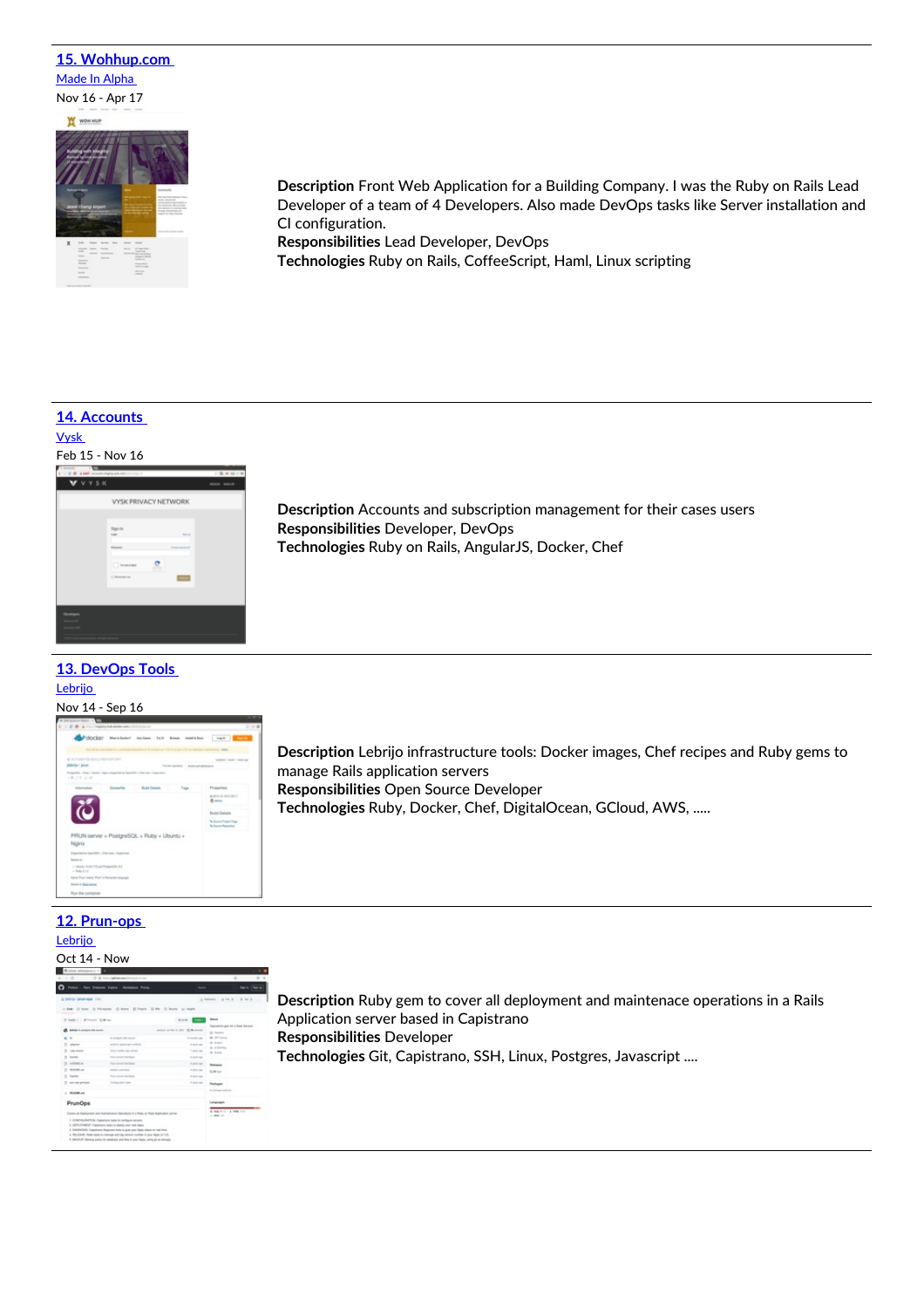#### **11. [Blog](http://www.gotealeaf.com/blog)** Tealeaf [Academy](https://launchschool.com/) Jul 14 - May 15



**Description** Collaborating as Technical writer about topics focused on Ruby on Rails for Developers: Payment gateways, Ubuntu dev environment, Chef, Capistrano 3 ... **Responsibilities** Technical writer

**Technologies** Ruby on Rails, Jekyll and Octopress, Chef, Capistrano, Ubuntu and Linux, Paypal and Payment processors

#### **10. [Taskboard](http://taskboard.agilar.org)** [Agilar](https://agilar.com/home)

### Jun 14 - Apr 17



**Description** Scrum visual management application for teams **Responsibilities** Developer and DevOps **Technologies** Ruby on Rails, Jquery, SASS

### **9. [Web](http://www.agilar.org/)**



**Description** Principal Developer for main Web page and internal applications. Obsesibely aplying Scrum and Agile methodologies such as: different testing environments for PO verification, continuous Integration, high Test coverage percentages ... **Responsibilities** Developer and DevOps

**Technologies** Scrum and Agile methodologies, Ruby on Rails, Jenkins, Rspec, Ubuntu

### **8. [Medessist](http://medessist.lebrijo.com/Medessist-release.apk)**

### **[MonsterWEBco](file:///projects)**

 $\overline{z}$ 



 $12$ 

10

 $26$ 

 $\overline{31}$  $30$ 

**Description** Doctor Appoinments management Web and Mobile apps **Responsibilities** Ruby on Rails Developer, Front-end developer, System Administrator **Technologies** Phonegap prototype application for Android. \* RESTful API: Ruby on Rails / PostgreSQL \* Frontend framework: AngularJS / NodeJS \* Design based on Bootstrap and Fontawesome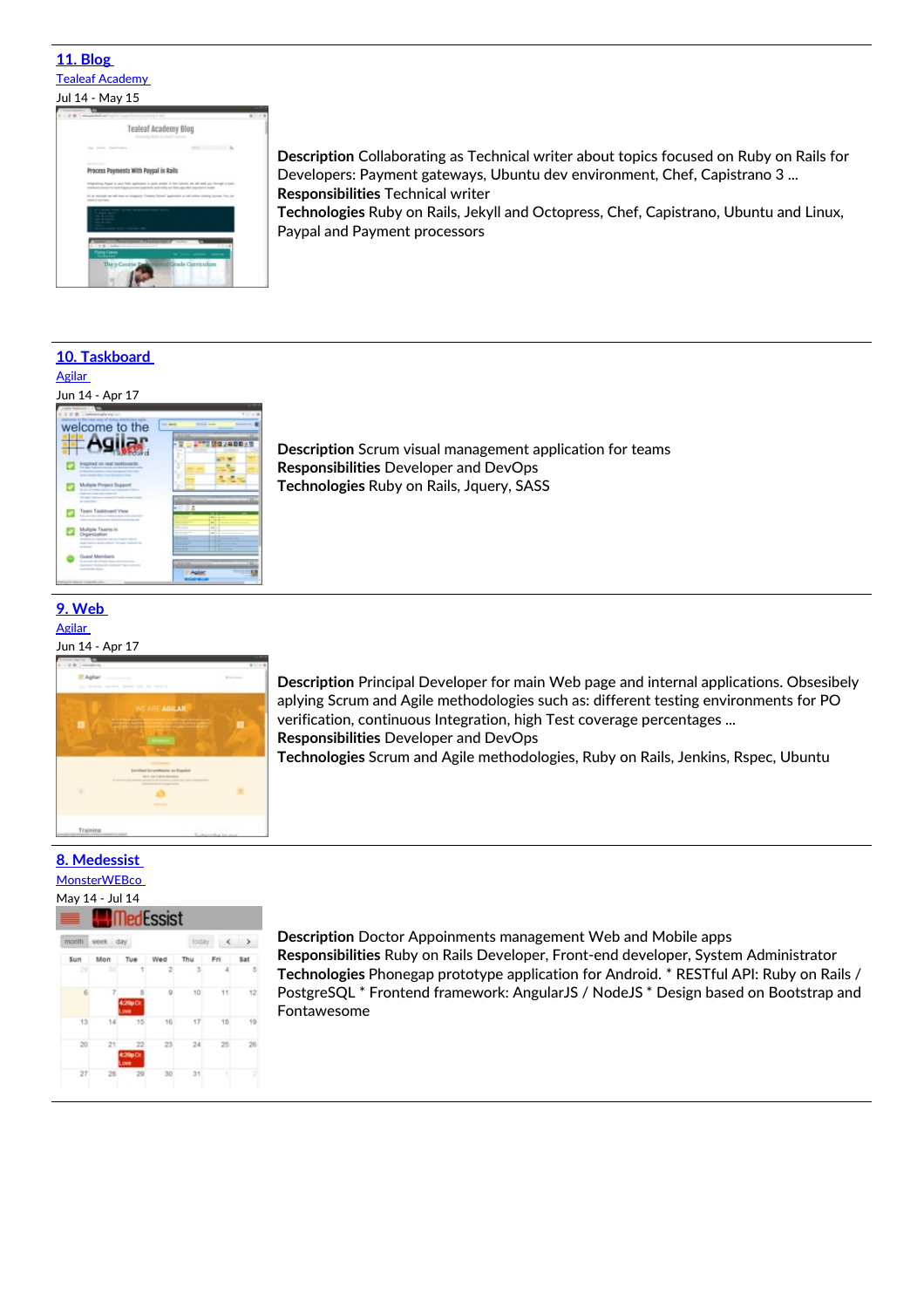### **7. [App](http://www.surprize.me)** [Surprize.me](file:///projects)





#### **6. [App](http://interpreters.travel/)**

#### [interpreters.travel](https://www.interpreters.travel/en/)

#### Sep 13 - May 14



#### **5. [Foxwordy](https://foxwordy.com)** [Number](https://www.nr10.com/) Ten, LLC

# Jun 13 - Mar 14



 $-1000$ 

**Description** The collaboration platform for the legal industry, empowering lawyers

everywhere to get more done now. **Responsibilities** Implementing new features in a Ruby on Rails project, working in a team of 10 developers

**Technologies** Ruby on Rails, github and Postgresql

### **4. [Web](http://www.lebrijo.com)**

### [Lebrijo](https://lebrijo.com)



**Description** Our company Web application, checking feeds, showing our portfolio .... **Responsibilities** Web Developer, Marketing and design **Technologies** Ruby on Rails, Bootstrap, Jquery, Ubuntu, Capistrano/Nginx

**Description** Create and publish online contests, managing Entries and comments, and publishing to Social networks.

**Responsibilities** Ruby on Rails Developer, DevOps, Project Manager **Technologies** As Developer: Ruby on Rails, CoffeeScript, Twitter Bootstrap, Facebook, Twitter, Google+. As DevOps: Docker, Chef, Capistrano

**Description** a simple, safe and reliable service, which allows directly on the site, or using a mobile device to quickly find and book a suitable interpreter interpreting services anywhere in the world.

**Responsibilities** Ruby on Rails and JavaScript Developer, Requirement Analisys **Technologies** Ruby on Rails, Javascript, CoffeeScript, Geonames